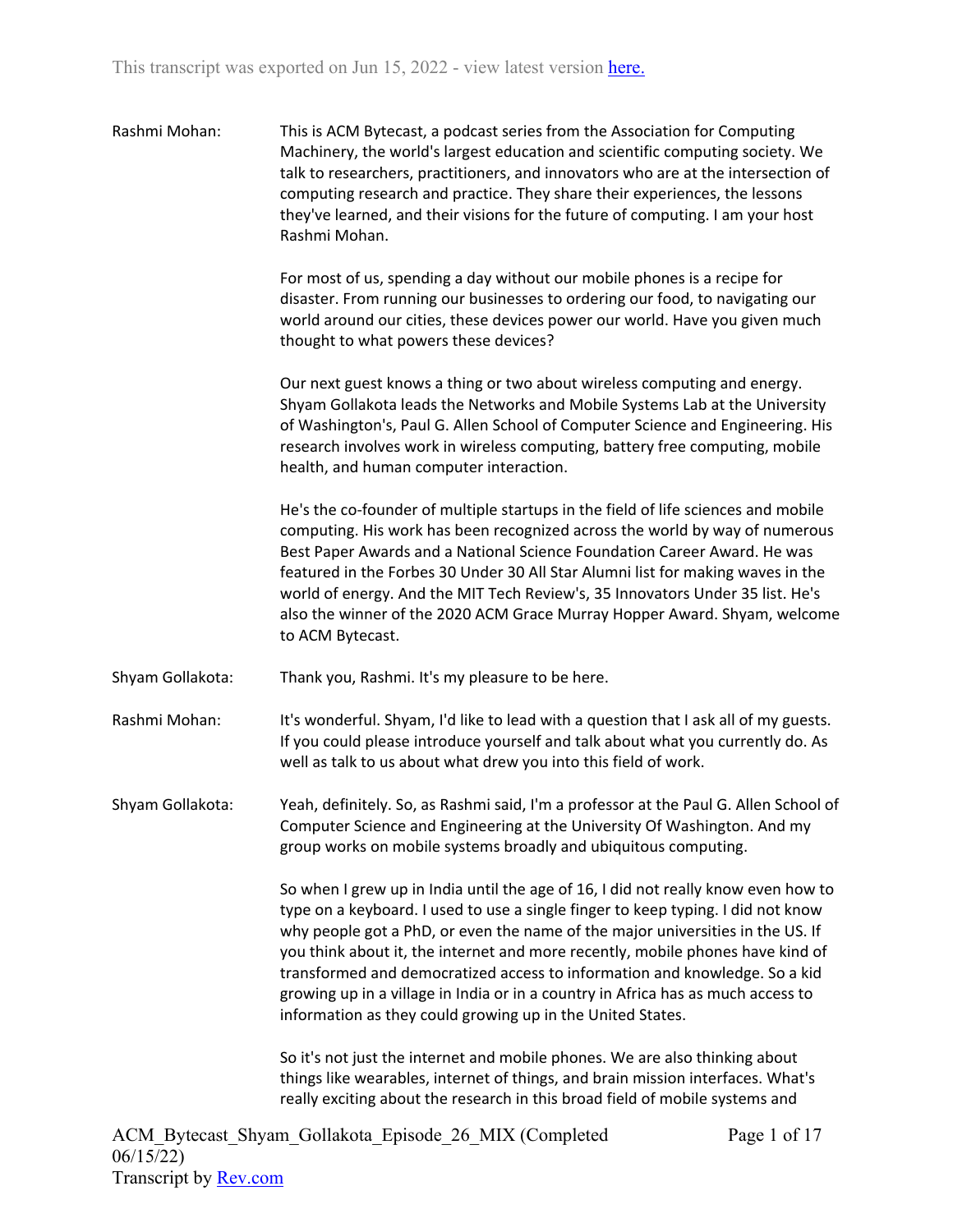|                  | ubiquitous computing, is that it's now geared towards addressing some of the<br>most important societal problems, including healthcare, understanding biology,<br>climate change, and even things like low power wireless robotics.                                                                                                                                                                                                           |
|------------------|-----------------------------------------------------------------------------------------------------------------------------------------------------------------------------------------------------------------------------------------------------------------------------------------------------------------------------------------------------------------------------------------------------------------------------------------------|
|                  | It's a truly exciting field to be in because you can not only build systems, almost<br>like an artist, but you can have enormous impact on millions of lives. And also<br>can envision what these futuristic devices and networks are going to look like<br>five to 10 years down the line.                                                                                                                                                   |
| Rashmi Mohan:    | That's amazing. I have never heard anybody describe the field of computer<br>science and art sort of in that same breath. What made you choose CS in the<br>first place, Shyam? I mean, obviously across the world, technology is something<br>that is extremely attractive from the perspective of being able to solve<br>problems, as well as in terms of just career prospects. What was it for you?                                       |
| Shyam Gollakota: | When I was choosing between majors, I did not want to do computer science<br>because the primary thing people think of the computer science as is<br>programming. You're just programming, sitting in a cubicle and programming.<br>That's great. People are doing phenomenally exciting things with just<br>programming, but I was drawn towards more impactful things, which are where<br>you could interact with people.                   |
|                  | So I was drawn towards health. I was drawn towards actually making things,<br>building things where you can build things with your own bare hands. But one of<br>the things which I learned at that point from my family members and other<br>people, is that computer science is actually pretty broad. It's not just about<br>learning Java or C++, but it's almost like a toolkit to have impact on multiple<br>disciplines on the world.  |
|                  | And I'm really glad that I learned that a long time ago, because if you see it<br>what's happening right now, computer science is in every aspect of society, be it<br>healthcare, be it finance, be it almost every aspect of society has computing<br>embedded in it. So that's great that we are all in the field, which is impacting<br>millions and billions of people in positive, and sometimes negative ways as well.                 |
| Rashmi Mohan:    | I think that's an incredibly valuable point that you make, right? The application<br>of computer science itself in across the world. I think it's almost become as<br>simple math or basic language. It's one of those things, analyzing data to being<br>able to look at it and possibly make use of it, using technology to sort of further<br>your area of expertise that you're in, has become, I guess, second nature to<br>most people. |
|                  | It's also one of those very welcoming fields, I feel. It doesn't matter what you've<br>studied. To be able to sort of get into computing, to be able, even if even to do<br>some basic programming or to build systems, is something that welcomes<br>people. In some ways I find that to be very encouraging.                                                                                                                                |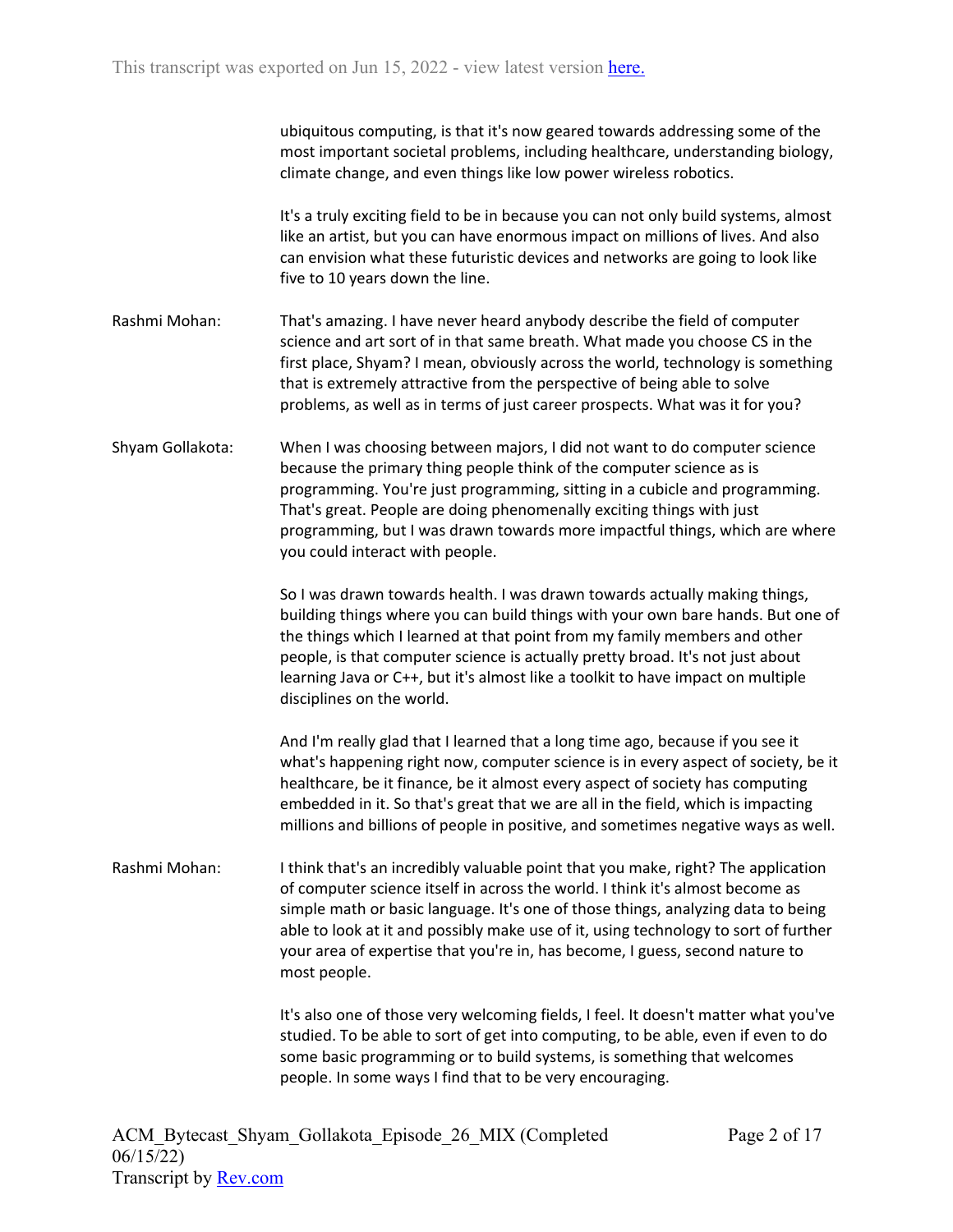- Shyam Gollakota: Yeah. I completely agree with you. I think when I started in my undergrad, I did not know how to type. The bar is low in terms of learning languages and learning the tools of logic and computing. The bar is lower than other disciplines, which I think is really a part of computing.
- Rashmi Mohan: Got it. Yeah. I agree. What was your journey like from the broad sort of computer science education that one gets in college to sort of narrowing it down to the areas that you actually worked on in your PhD? And beyond in the areas that you're continuing to work on now?
- Shyam Gollakota: In my PhD, I worked on wireless networks, improving the performance and security of wireless networks. It was a pretty interdisciplinary domain because we had to work across computer science, electrical engineering. Learn about, I did not know what an antenna was at that point. So we had to learn a lot about all those things because my undergrad was in computer science.

But when I moved to UDub, which where I'm a faculty at, I was actually more interested in the space of mobile systems and ubiquitous computing. There was a whole center here at that point, which is led by the late Professor [inaudible 00:06:42], which was across UDub and Intel. It was a ubiquitous center, a ubiquitous computing center. The future vision of embedding tiny, cheap devices into everyday billions of everyday objects, was incredibly exciting and it was very futuristic and I wanted to be part of that future.

- Rashmi Mohan: Oh, that's great. I mean, sounds like a great opportunity. And for you to sort of be able to take that leap and move into that space. One question I did have though, is one of your most prolific contributions is your work around the ambient back scatter and the ability to use ambient energy into power devices. I was wondering if you could maybe dive into that a little bit and talk about that work.
- Shyam Gollakota: This is actually a pretty longstanding vision in the field of ubiquitous computing, which is embedding cheap connectivity into lots and lots of everyday objects. And we're in fact, seeing the first steps of it today in today's internet of thing devices, or IOD which we all call it in the tech community.

The challenge is that as these IOD devices become smaller and more numerous, powering them is going to be pretty challenging. Batteries add weight, they add cost, and they require recharging and replacement, which can be pretty impractical if you're going to be deploying 100s of these devices at a large scale. This is a pretty big problem, which is designing and powering these devices using batteries or recharging them manually. Becomes a pretty big problem if you were talking about a large scale deployment.

Another problem from a networking perspective, is that the act of generating a radio signal, which is required for communication, is a very power expensive operation. In fact, the biggest power consuming component in these IOD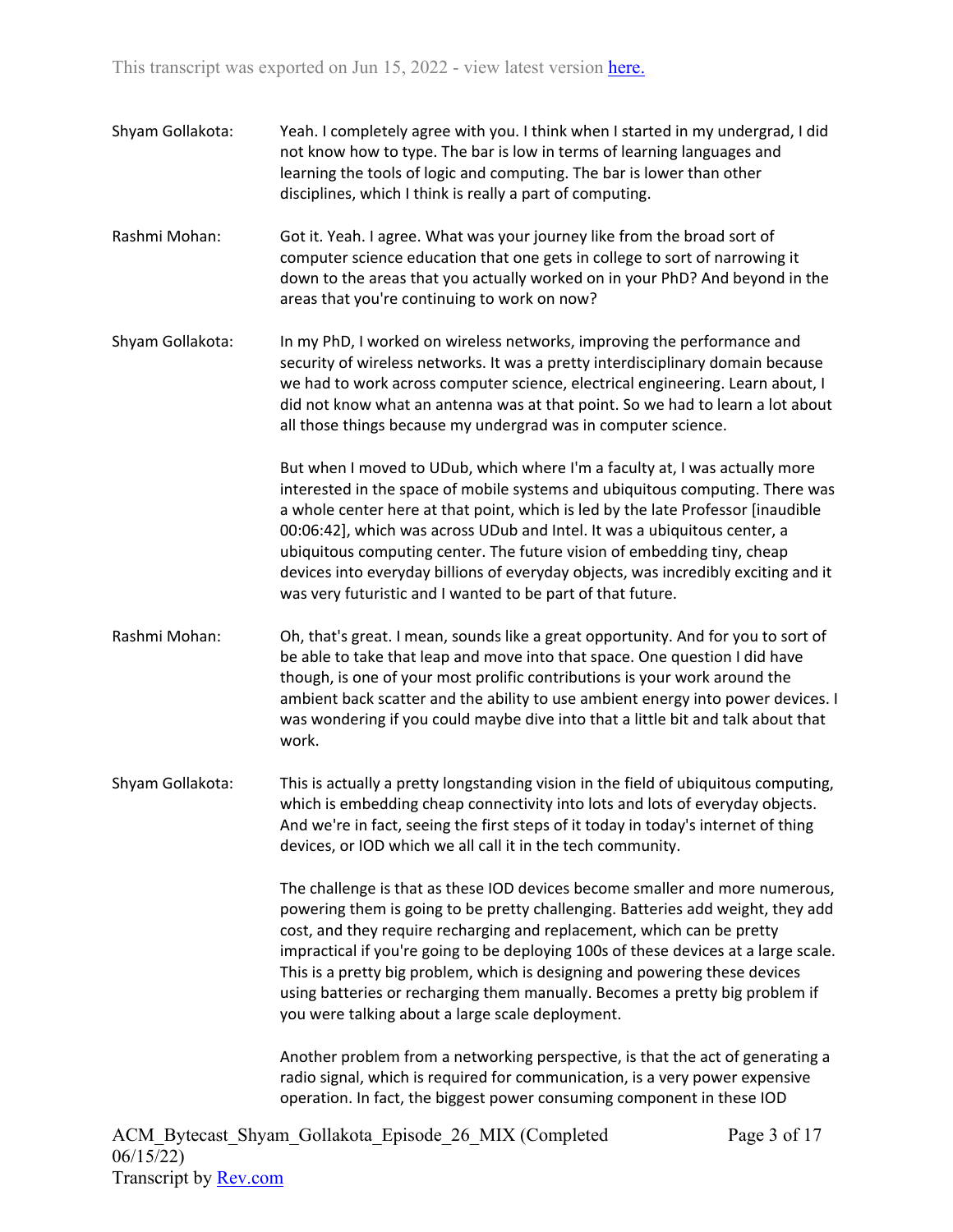devices is typically a radio. What back scatter sees is instead of generating your own radio signals to communicate, we can have devices, in fact, battery free devices, talk to each other by just reflecting signals in the environment. Like TV signals, radio signals, wifi signals.

Or even you can put your own custom signals into the environment and all these battery free devices can communicate with each other by leveraging these ambient signals in the environment. And because these signals are kind of ubiquitous on most of these signals, we can reflect them off and enable battery free devices at a very low power.

And the intuition is kind of similar to using mirrors to communicate by reflecting sunlight. Back in the day, people used to have mirrors. They used to move them slightly. And depending on how the sunlight used to change, you could communicate at long distances. We're doing a very similar thing using radio signals. And because we're not generating signals of our own, we can communicate at audios of magnitude two to three times, 100 to 1000 times better, lower power than your typical radios.

And that's kind of exciting because when the communication cost comes down, the networking cost comes down to being completely negligible. You can start designing battery free devices that you can harvest from solar power, from radio signals, from all kinds of different sources. And in fact, over the last decade, what we have seen is that when we introduce this concept of back scatter and ambient back scatter, we demonstrated communication ranges of around, or foot are pretty short ranges.

But since then we and other people across the world, in fact, you need lots of people to work on this domain. What we have shown is that we can get ranges of up to 100 meters. And we can also achieve 10s of megabit per second speeds when you're close by. And this has been one of the big shifts in how we think about low power back scatter, where we can now think of it as a general purpose communication mechanism that is not just limited to RFID. But you can use it now for sending all kinds of data from temperature, sensors, cameras, microphones, and I think even ARVR headsets, where power is a pretty big issue.

It's also found very niche applications in implanted devices, like for example, brain mission interfaces. So it's a pretty exciting field because the vision of creating battery free computing, where you can get rid of batteries and enable connectivity, I think is going to be pretty transformative for the field of computing.

Rashmi Mohan: For sure. I mean, just the way you're describing it. It's certainly, I would say even for regularly people, I think the idea of actually being able to achieve battery free computing is mind blowing. And then the applications that you speak of, it might be a necessity, not just a convenience or a nice to have. So what kind of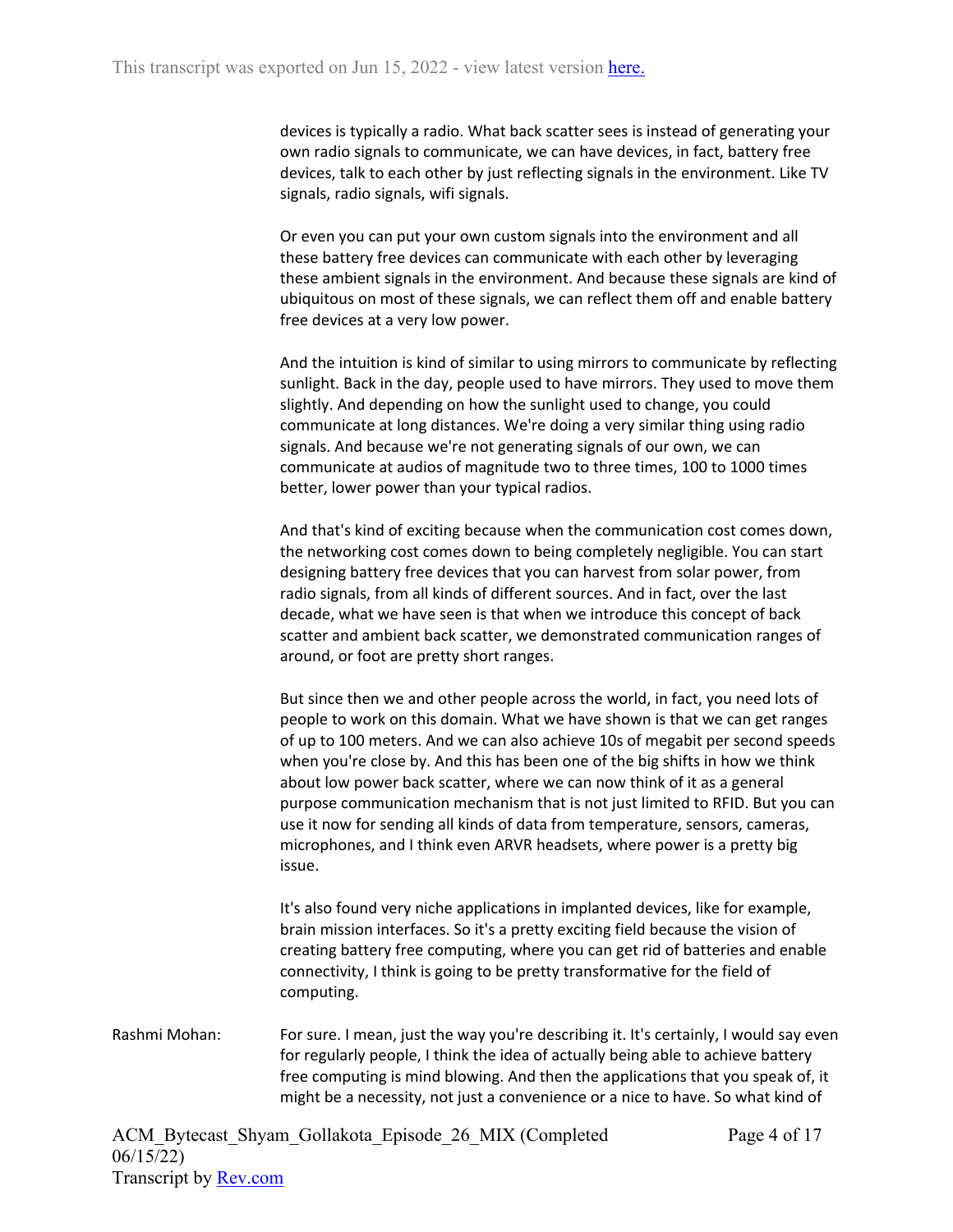experiments have you run, Shyam, in order to be able to sort of evaluate the efficacy of this concept?

Shyam Gollakota: We have deployed multiple of these devices over the years. For example, we showed that we can use the TV tower signals from Seattle here to enable communication and harvest power from them. We have also demonstrated a battery free walkie talkie kind of a device, where you can talk into the device and someone else can actually, you can, the signal can go to a Skype call and you can make a Skype call to the other end of the world, for example, using this battery free phone.

> We have shown that we can use this back scatter mechanism to transmit video data or camera data over pretty good distances. Basically we have demonstrated a variety of different applications over the years. One of the challenges with harvesting power is that the amount of power you can harvest is pretty small, right? You can't harvest huge amounts of power if you have a very tiny solar cell. Or if you're trying to harvest power from your radio signals or from your wifi signals and so on and so forth.

So the really exciting things from a computing perspective, is how do we design energy efficient computation and optimizations to be able to do these computations and sensing in an energy efficient manner? In a way in which even if you lose power, for example, if let's say that a cloud comes over and the amount of power you're harvesting is actually much lower, you should be able to continue the computation and be able to checkpoint and do all kinds of interesting things.

So it's really pushing computing to an extreme, where we used to talk about doing computing on the cloud and then smartphones and smart watches, where things are constrained computationally. Now we are talking about doing computing and communication on a completely battery free device where the amount of energy you can harvest is not reliable. So you need the amount, the kind of mechanisms you need to design are completely different. And that opens up a lot of opportunities to do very exciting things.

- Rashmi Mohan: For sure. Yeah. And also, I mean, I'm wondering, you were just talking about Seattle, but geographically also, I mean, I'm guessing solar energy is one of the primary sources. You might have a very different sort of outcome based on where you run these experiments.
- Shyam Gollakota: Exactly. So we had to deploy a variety of different sensors in a variety of different environments. In fact, Seattle is a great place to run because it's cloudy most of the time over here. So if we can get it to work here in the winter, it's probably going to be a little bit more reliable in other parts of the world.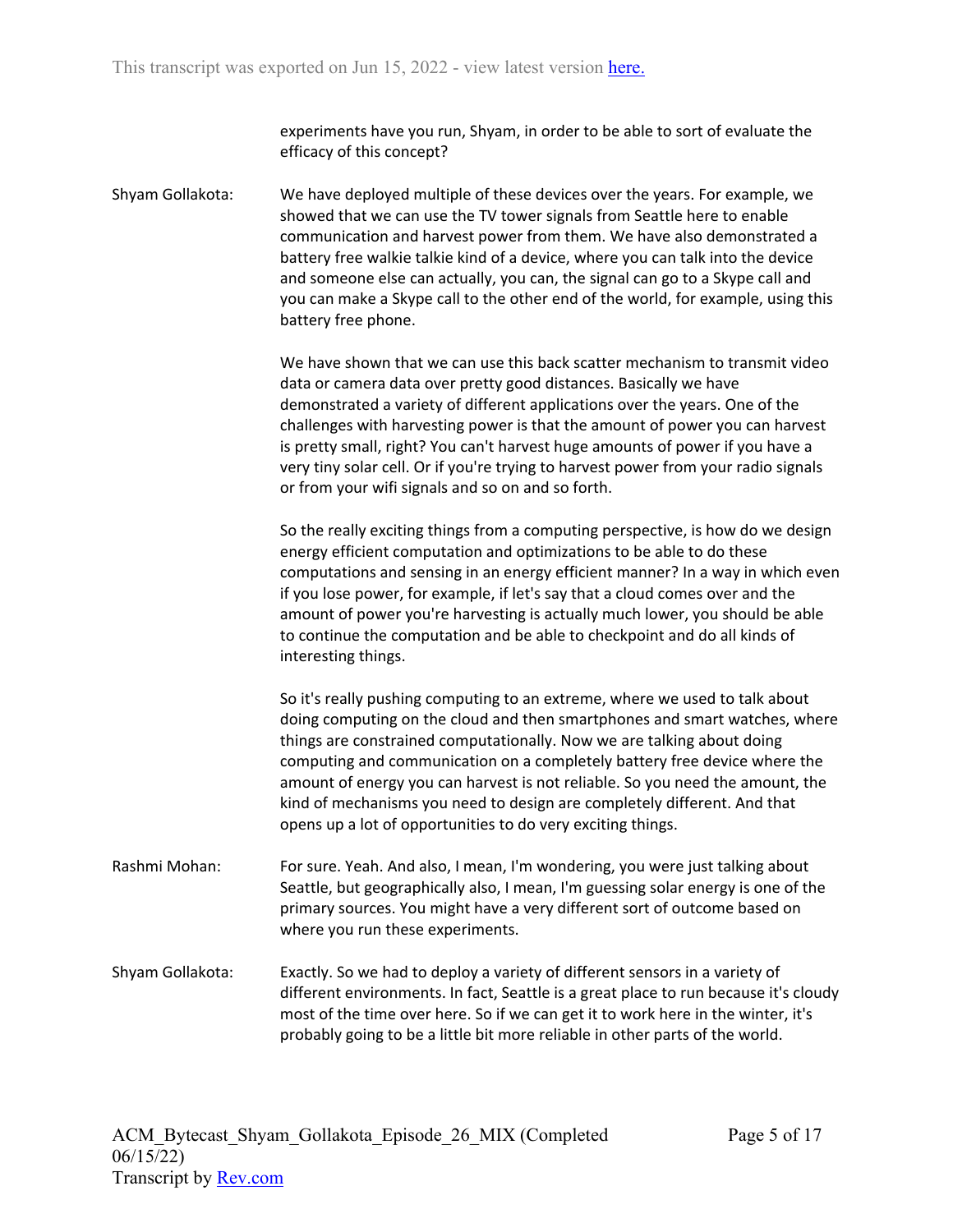Rashmi Mohan: For sure. Yeah. I also read your latest research, Shyam, around wireless sensing by battery free devices, but you were talking about wind dispersal. I was wondering, could you talk to us a little bit more about that?

Shyam Gollakota: I'm really excited about this work, which just came out last month in March. The problem we are considering is how do we deploy? Let's say we created these battery free sensors, and we want to deploy 100s of them in different environments. Let's say for farming. Or for example, during a forest fire, how do you actually go deploy them? If you have a human go there and deploy them, it's going be pretty expensive.

> So wanted to ask the question, which is how do we deploy 1000s of these sensors across a large area in a completely automated fashion? So the goal we had was to design wireless sensors that can be dispersed and carried around with the wind. So if you have such kind of a passively dispersed systems, you can enable and disperse large scale sensor networks across a variety of different applications. From digital farms, forest, glaciers, and hard to reach radios.

> And if you can actually look at nature, nature has done this in a phenomenal manner because of evolution. Plants have evolved mechanisms to disperse their seeds using wind. A very complete example is the very simple dandelion seed, which you can just see around in the spring. They can travel as far as a kilometer in dry, windy, and warm conditions.

So the question we ask in this work is can we create and design computers and sensors that can be dispersed in the wind, similar to dandelion seeds? This would be incredible, but achieving this is also challenging for multiple reasons. First, many of these seeds, like the dandelion seeds, are pretty small and lightweight.

And if you want to do something like this, your sensors would require significant miniaturization of all the components, including the sensor itself, the interfaces, the power, the computing platform, communication power source. You can't really use a battery because that adds a lot of weight. And finally, the dandelion seeds themselves have a very interesting structure, which allows them to stay in the wind for a long time.

And more importantly, as they fall down, they always fall down in upright position with the seed facing down. So inspired by what's happening in nature in particular dandelion seeds, we designed a millimeter scale, battery free computing devices that use completely programmable microcontrollers, which you or I, or any computer engineer can program and actually create these devices now.

They only weight about 15 milligrams, 1-5 milligrams. They come completely integrated with communication and get ranges of up to 50 to 100 meters. And they're harvesting power using solar, even in pretty cloudy conditions. So we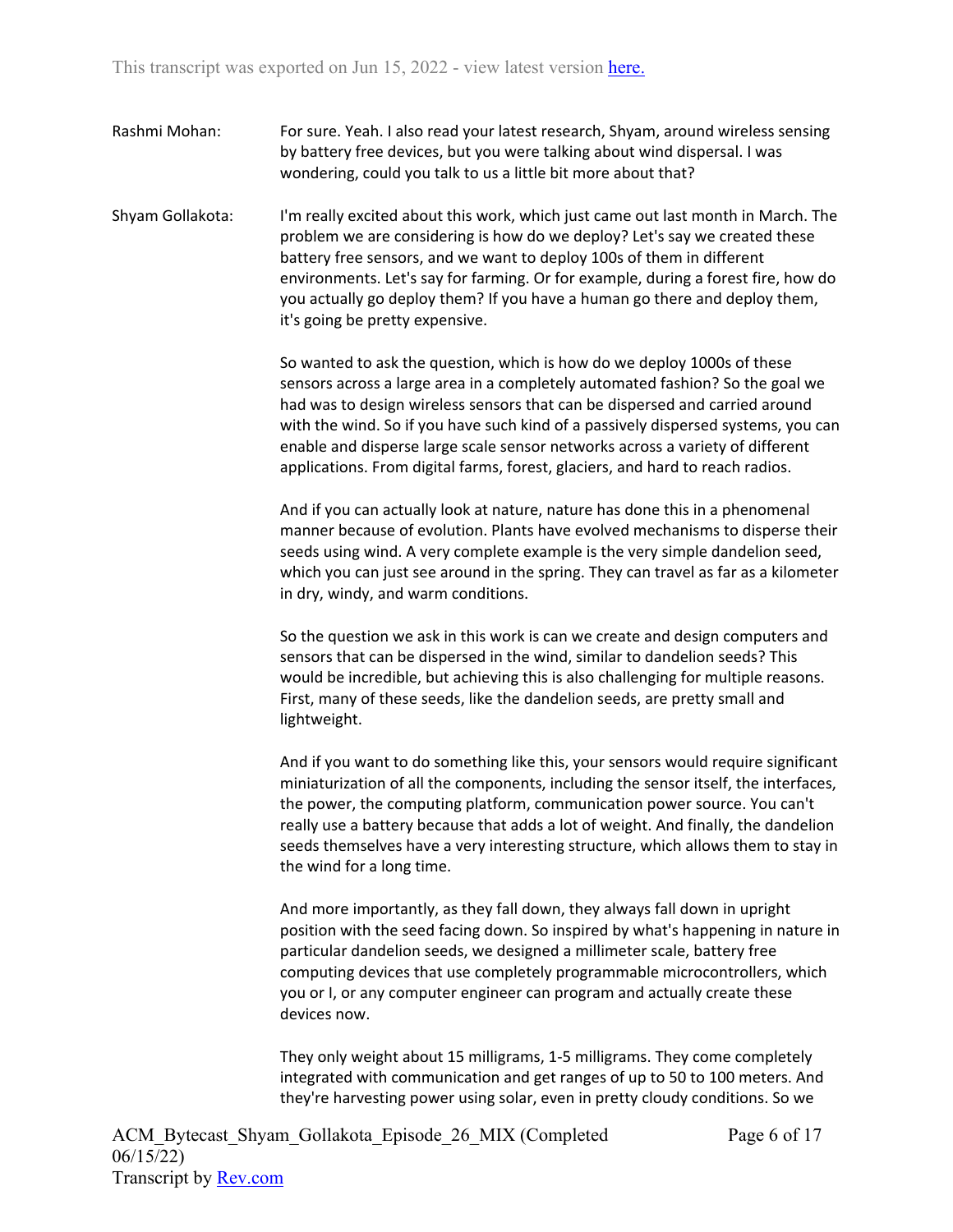also, by taking inspiration from the dandelion seeds, we created a thin frame drag efficient, drag enhancing 3D porous structure, which you can computationally add to the shape of it, to change how far away these sensors can actually travel.

So when we deploy these outside and we try to release them from a drone, what we could see is that these sensors can travel for up to 100 meters of distance, even in slight breeze. And you can get even larger dispersal if you are using much windier conditions.

This is actually pretty exciting because this is part of what I think is a new direction, which we are calling the internet of biological and bio-inspired things. And I think it's going to be a major part of research in computing, which is basically designing bio-inspired and bio integrated approaches to design programmable and millimeter scale wireless systems and sensor networks.

If you look at biology, biology has a lot to teach us because many of the natural functions, including intelligence today, are orders of magnitude more energy efficient than what electronics can do. So over the next decade, I think this research domain and sensor systems in wireless has the potential for breakthroughs. As well as impact on understanding what's happening in the natural world itself.

Rashmi Mohan: That's amazingly, I mean, it's groundbreaking work and at least in my mind, as I'm summarizing. So two main problems that you're trying to solve. One is how do you harness the right amount of energy needed in order to keep these devices battery free? And two is how do you actually find a way to disperse these sensors in the areas that you need to, in the hard to get to areas, so that you can collect that data?

> But that actually leads me to the question of collecting this data, Shyam. So if you actually are sending these devices out into the world. When you're talking about fires, et cetera, what do you need to do in order to collect the information that these sensors are picking up? I mean, do you actually have to go back and collect these devices at some point?

Shyam Gollakota: So these are completely, they have wireless connectivity to them, which means that they can, using the previous thing I talked about, which is back scatter, they can transmit information up to a distance of 50 to 100 meters. Which means that a drone, which is flying by can just collect the information from the forest. You can just be above the canopy of the trees and you can collect the information for example. So that's one aspect.

> As in the second aspect you're probably hinting at is about sustainability, which is are you just creating lots of trash in the environment by deploying these sensors? Which we don't want, right?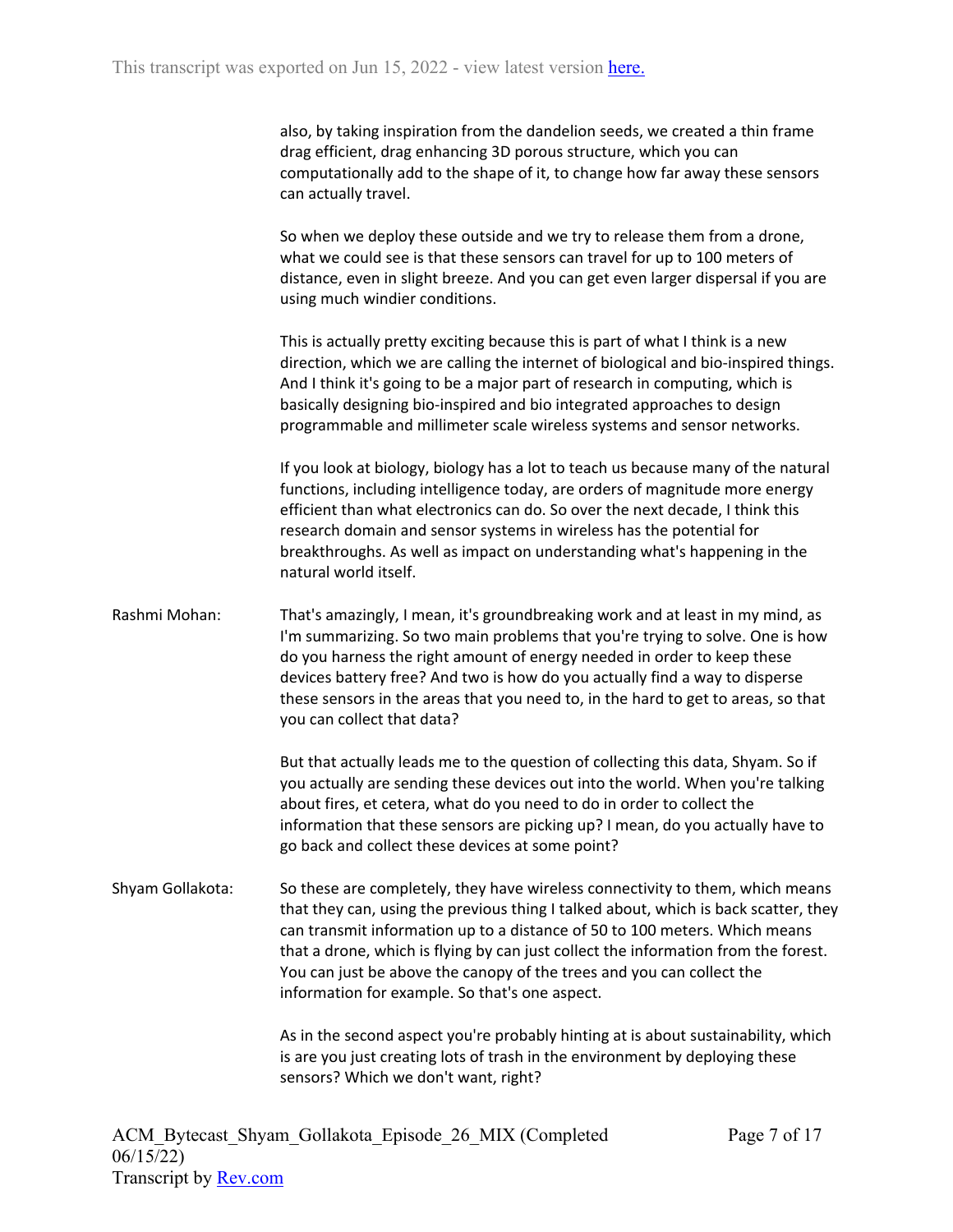| Rashmi Mohan:    | Sure.                                                                                                                                                                                                                                                                                                                                                                                                                                                                                                                          |
|------------------|--------------------------------------------------------------------------------------------------------------------------------------------------------------------------------------------------------------------------------------------------------------------------------------------------------------------------------------------------------------------------------------------------------------------------------------------------------------------------------------------------------------------------------|
| Shyam Gollakota: | And that actually brings to an exciting direction of research, which I think is<br>going to be a part of mobile and sensor systems. Which is creating<br>biodegradable computing platforms, where the platform itself can be pretty<br>much biodegradable. I think the fact that we don't have batteries helps, because<br>when you are just using solar cells, which is mostly Silicon, it can integrate<br>better than using a battery, which has chemicals.                                                                 |
|                  | And the structure itself, the dandelion seed structure itself, which I mentioned,<br>can be made of biodegradable materials itself. The only thing which would be<br>left at that point is a computing platform, which is a micro controller. There is<br>ongoing work people are doing. And I think that's going be an exciting part of<br>research on creating computing platforms which are biodegradable. So that we<br>don't have a huge amount of environmental waste.                                                   |
|                  | It's not just for sensor systems. You can see that e-waste is a pretty big problem.<br>Even if you're thinking about something like block chains. The sorts of storage<br>cards which are getting thrown away because of the kind of computation<br>they're running. So I think not just in sensor system, but more broadly, there is<br>going to be a huge amount of work in computing on addressing e-waste, I think.                                                                                                        |
| Rashmi Mohan:    | Got it. Yeah. No, thank you for addressing that. It's definitely something that<br>crossed my mind. I was like, okay, how do we actually deal with these devices<br>that are out there in nature? That definitely sounds like an area of research that<br>would be very, very exciting for anyone new who wants to get into it.                                                                                                                                                                                                |
|                  | I know that you've done work with also studying how insects move about, right?<br>Is that also related to the same goal, Shyam, which is in really figuring out how<br>do you disperse these sensors?                                                                                                                                                                                                                                                                                                                          |
| Shyam Gollakota: | The whole field, at least in my group, started with what we call the living IOD<br>system, which we built back in 2018. Where the idea was we were looking<br>around at drones. We were like, okay, so if you're trying to get mobility to these<br>sensors, how do you get them? The most obvious thing is to use a drone.                                                                                                                                                                                                    |
|                  | The problem is if you look at a drone, the drones are not energy efficient.<br>They're mechanical components. They're not really electronic components.<br>They don't really follow the most. And what that means, if you're using an actual<br>drone, it typically dies off in 20 to 30 minutes, if you're really good. And if you're<br>going to really small drones, they actually end up having a lifetime of only<br>maybe five to 10 minutes. So it's very challenging to get mobility in an energy<br>efficient manner. |
|                  | So the question we were asking is what can biology do really well? If you look at<br>something like a bee, or an insect, they move pretty energy efficiently. And in                                                                                                                                                                                                                                                                                                                                                           |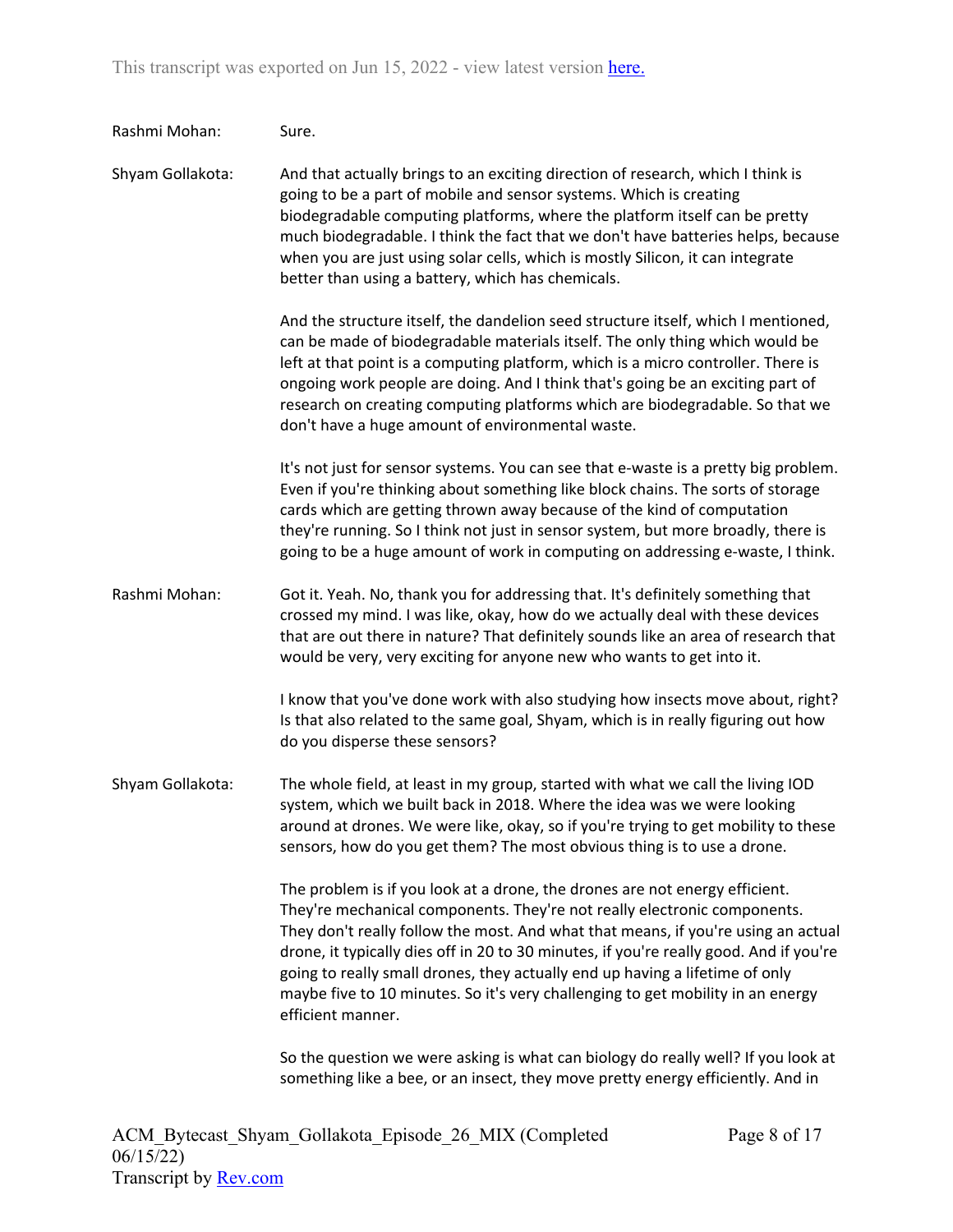fact they can feed themselves. You don't need to recharge their batteries. They can move really, really well.

So what we designed is what we call the internet of living things. What we did is we created these sensors, which are so small that they can piggy back off insects like bees. And as the bee is flying around, let's say you put like 100s of these sensors on these bees. As the bee is flying around, or these insects are flying around, they're going to collect information as well as the location of whatever they're sensing.

At the end of the day, they're going to come back and you can collect all the information. And then you have a map, a temporal map of what the sensor information is. And how the insects themselves are moving in space, which would be providing a mobile platform for internet of thing devices.

The other aspect of this, which we are also explored, and we had quite a bit of impact in the space, is using that to understand insect behavior. Clearly if you put sensors on piggyback behind the insect, you can use that to basically understand where the insect is going.

So if you remember back in 2020, in the middle of everything else we were going on, we also had what people were sensationalizing as those killer hornets, murder hornets. And they were actually here in Washington State. So we worked closely with Washington Department of Agriculture to design wireless sensors, which can piggy back on these murder hornets, which were captured.

And the biggest challenge, which people did not know is where's the nest of these murder hornets? Because once they establish a nest, it's really hard to, and if you don't destroy the nest, it's going to be hard to eliminate them from the environment. So back in September of 2020, one of my students from Iowa worked really closely with the Washington Department of Agriculture. And lots of tries and retries, uses kind of the wireless technology to track the location of the nest. And they could destroy the location, which is great because now they have tools to do this repeatedly.

Rashmi Mohan: ACM Bytecast is available on Apple podcasts, Google podcast, Podbean, Spotify, Stitcher, and TuneIn. If you're enjoying this episode, please subscribe and leave us a review on your favorite platform.

> That's amazing and I'm now starting to see also what you were talking about. It is not just wanting to do computing for the sake of computing, but really trying to solve problems that the world is facing today. And then the things that really matter to us in a day to day sort of way.

> So I have to pivot to the other area of interest that you have, Shyam, which is around healthcare. You have a very strong interest in healthcare and you seem to be working on many solutions in that space. So what drove that?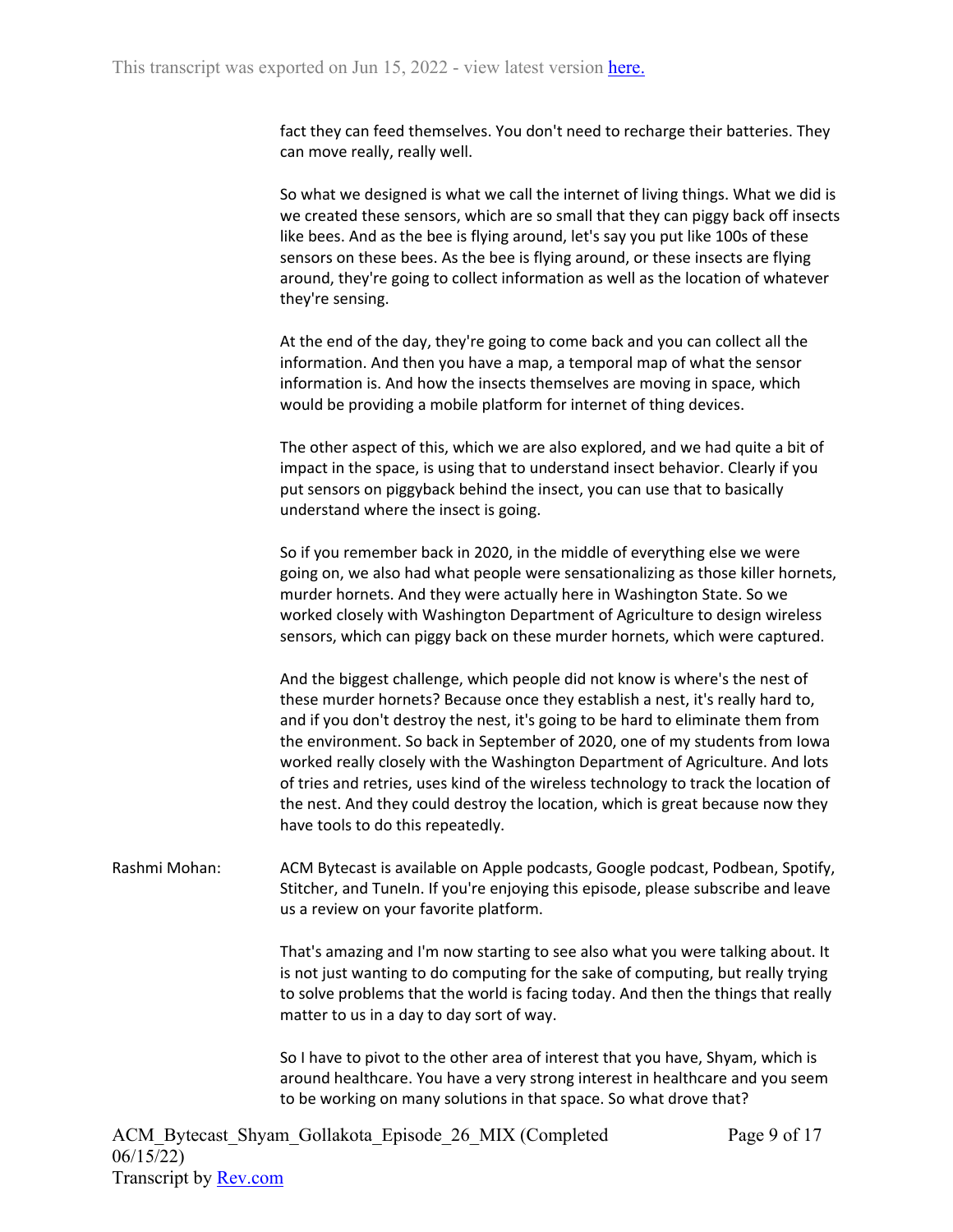Shyam Gollakota: Yeah. So at the beginning, when I was talking about how mobile systems can be used in some of the biggest societal challenges like healthcare, I think one of the big problems in healthcare is the cost of some of the medical device hardware. I can give you an example of a project, which is ongoing.

> Every newborn baby in the United States gets what's called an auto acoustic emission testing, which is effectively a hearing screening. So if you're a newborn baby born in the United States, or much of Europe, for example, you have to get a hearing test, for example, it's auto acoustic emission testing.

> And this is actually pretty useful because if you can detect hearing loss early in a baby's life, it can transform their neurological development because you can intervene. This is great, but the actual device itself costs as much as 5000 to \$10,000.

> So this might work in the rich parts of the United States, but when you're working in, for example, in Kenya, we were shocked to learn that the whole country of Kenya has a handful of auto acoustic emission testing devices. This is pretty shocking and sad because we're talking about babies here. And if we can intervene and know that there's a hearing loss, do this test, it can really help millions of kids.

So the good news, however, is that almost everyone across the world has a smartphone. Or even earphones, earphones are still super cheap. And the sensors in these devices are kind of state of the art compared to what medical devices have. So if you can repurpose the sensors on this devices using the software, then we can transform these devices into medical diagnostic tools. And I think that can be transformative to lots of lives.

- Rashmi Mohan: For sure. I mean, that does sound almost like a miracle. So I'm wondering if you could talk a little bit more about some of the applications that you've actually been able to use these day to day devices that we use in our world.
- Shyam Gollakota: So one of the first projects which actually got me interested in using mobile devices, is on using them for sleep apnea and sleep tracking. When I started at UDub, the question which you're asking is can we use wireless signals like wifi, which is ubiquitous, or acoustics to track someone's breathing or heart rate in a completely contactless manner?

And that's exactly what we showed here, which is that you can use your smartphone and we can transform these smartphones, and now smart speakers, into completely contactless, active sonar systems. So at a high level, we transmit inaudible sound from the speaker on your smartphone. And these sound signals will get reflected off the human body. And the reflections are going to arrive back at the microphone themselves.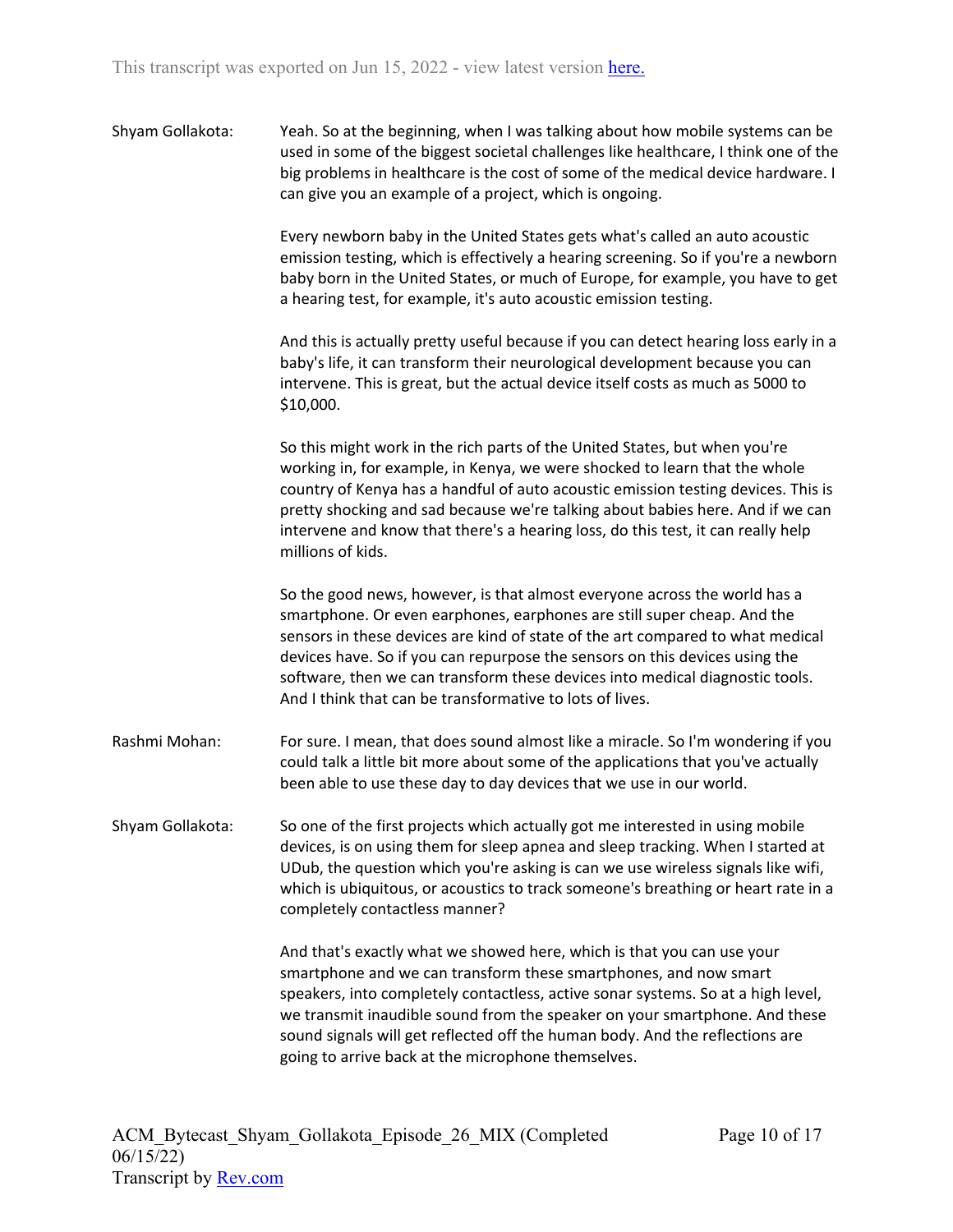When the person is breathing, the minute motion is going to change the reflections and you can design algorithms to extract the breathing motion from these specific devices. And what's exciting about using these kind of microphones and speakers, is that almost all the devices today, including smartphones, laptops, smart speakers, Alexa, for example, or earbuds, have these sensors.

So we can transform just in software, all these devices into contactless, physiological sensors, kind of similar to a Star Trek tricorder. And in fact, build a whole system where we can contactless track breathing. And this is actually a pretty interesting field because you can't just independently work by yourself. You have to go and work with physicians, understand what the real problems are.

And you need students who are willing to put that into disciplinary effort to understand the problems. So we went and deployed this at Harborview Medical Center with patients who were sleeping. We did more than 300 hours of tracking over here when we were deploying it. And we showed that we can detect sleep apnea and also do sleep tracking in a contactless manner.

This technology is actually already being used today to track more than 30 million hours of sleep in the world as of 2021. And we also recently adopted this technology to detect things like opioid overdoses. We've also generalized this technology to smart speakers, such as Amazon Alexa device, to track the breathing of infants, or track, detect cardiac arrest, or monitor heart arrhythmias.

And this really requires the best of what computing can offer, because you need to design machine learning algorithms that can detect and track minute motions on the human body caused by heartbeats, so that we can figure out if someone has irregular heart rhythm. And the exciting thing is that we're already seeing this thing, after we started this out almost 10 years back, now we are starting to see smart speaker companies publicly. They have products now where they're slowly adopting these wireless sensing solutions for health and motion tracking as well.

Rashmi Mohan: Wow. That sounds incredible. I have to ask, Shyam, though, is it something that is better suited at this point for people who have an active issue and are willing to engage with this sort of monitoring?

> And so to explain my question a little deeper, if I have a sleep apnea problem. I go to a doctor, they diagnose it and then say, "Hey, you know what? We have this app that you can use. It'll give us a stronger sense of data. We'll be able to really detect if this is a challenge for you. Or we'll be able to detect more information that'll help us treat you better."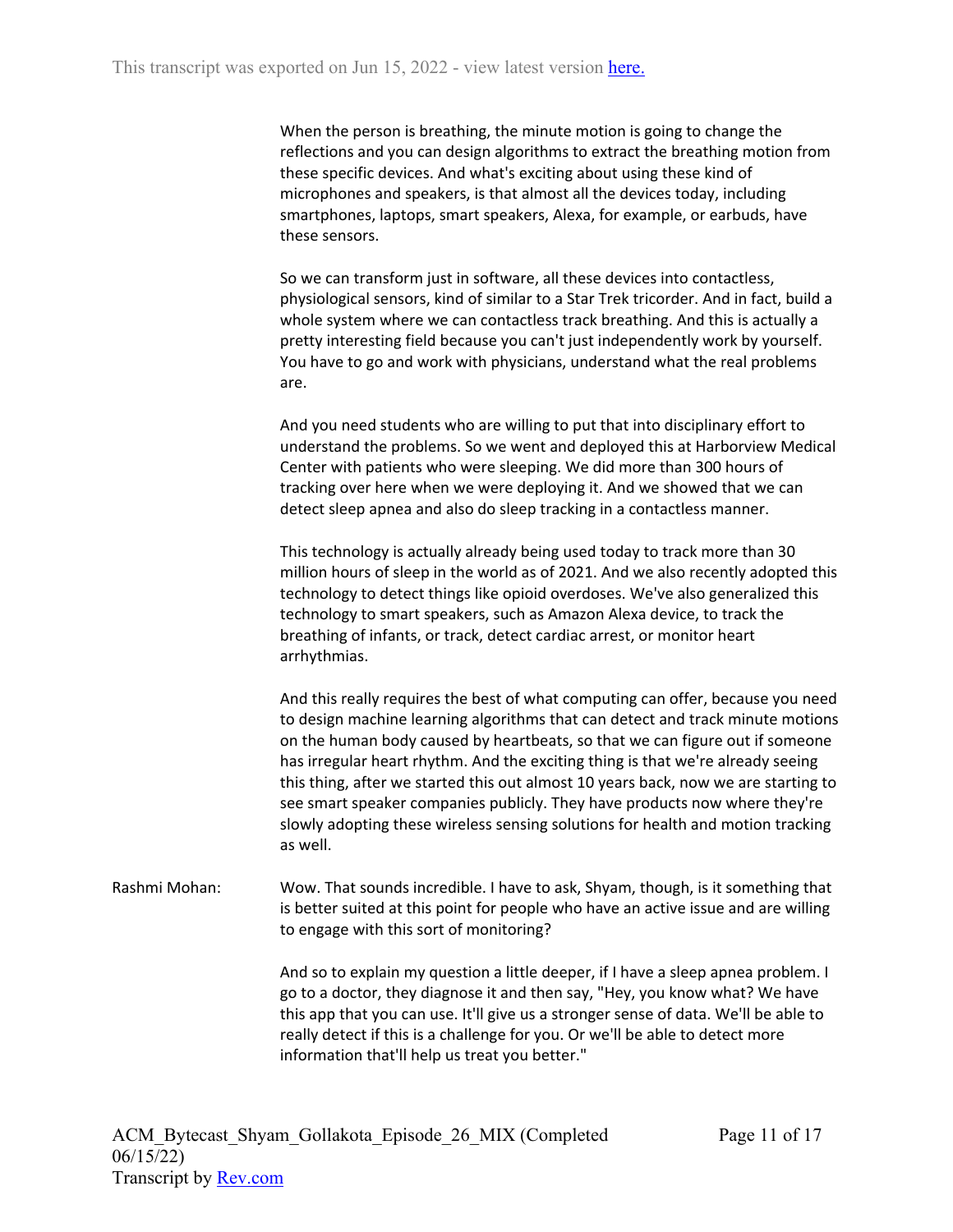That's one way of adopting this, right? Or would this just be as something that a regularly healthy person would then say, "Hey, you know what, I'm just going to have this monitoring me on a regular basis. So that if there is something that is sort of latent, it'll come to the fore."

Shyam Gollakota: I think that in the medical domain, that is, I feel if you talk to physicians, there is a bit of a hesitation when people make ... There's people who work on general health and wellbeing, and people who work on medical conditions, right?

> So for example, if you take a wearable device, activity monitoring device, and you take it to your physician, they'd be like, "What do I do with this?" So people have to be a little bit careful, I think in terms of the future of health and medicine on these smart devices.

> In terms of sleep apnea, one of the big challenges, actually, you just can't go to the doctor and the doctor just says, "You have sleep apnea." The way sleep apnea is diagnosed today, is you basically sleep in a sleep lab, for example. Or you're wearing a bunch of different sensors on your body. Can range from 10 to 30 sensors on your body over the whole night.

> And you're being monitored for, monitoring all kinds of things like you're breathing, your motion and so on and so forth. And then they basically figure out if you have sleep apnea. It's a pretty expensive process, and it's not really convenient because you're wearing all kinds of sensors and wires and so on, on your body.

> So I think of these solutions, which you're talking about as alternatives, which are basically bringing and democratizing the ability to understand if you have a condition like sleep apnea, to lots of people without having to spend 1000s of dollars in your insurance money. Or if you don't have insurance, that's even more challenging to understand if you have sleep apnea.

But to the broader question of health, you can also imagine that people can use this for sleep tracking. Because if you're sleeping, people always want to know. Sleep is a very important thing and you want to know how well you're sleeping. So a lot of these solutions, if properly validated, can help understand how you're sleeping.

Rashmi Mohan: Got it. Although I have to ask then, is any of these devices that's actually tracking? I know you mentioned that the devices themselves will send out inaudible sounds that will then get reflected. The question really is there anything else that's being listened to? There's always a question of data privacy, right?

> And can have a very different meaning to every party in this equation. As a patient, I have a certain view of data privacy. As a healthcare provider, there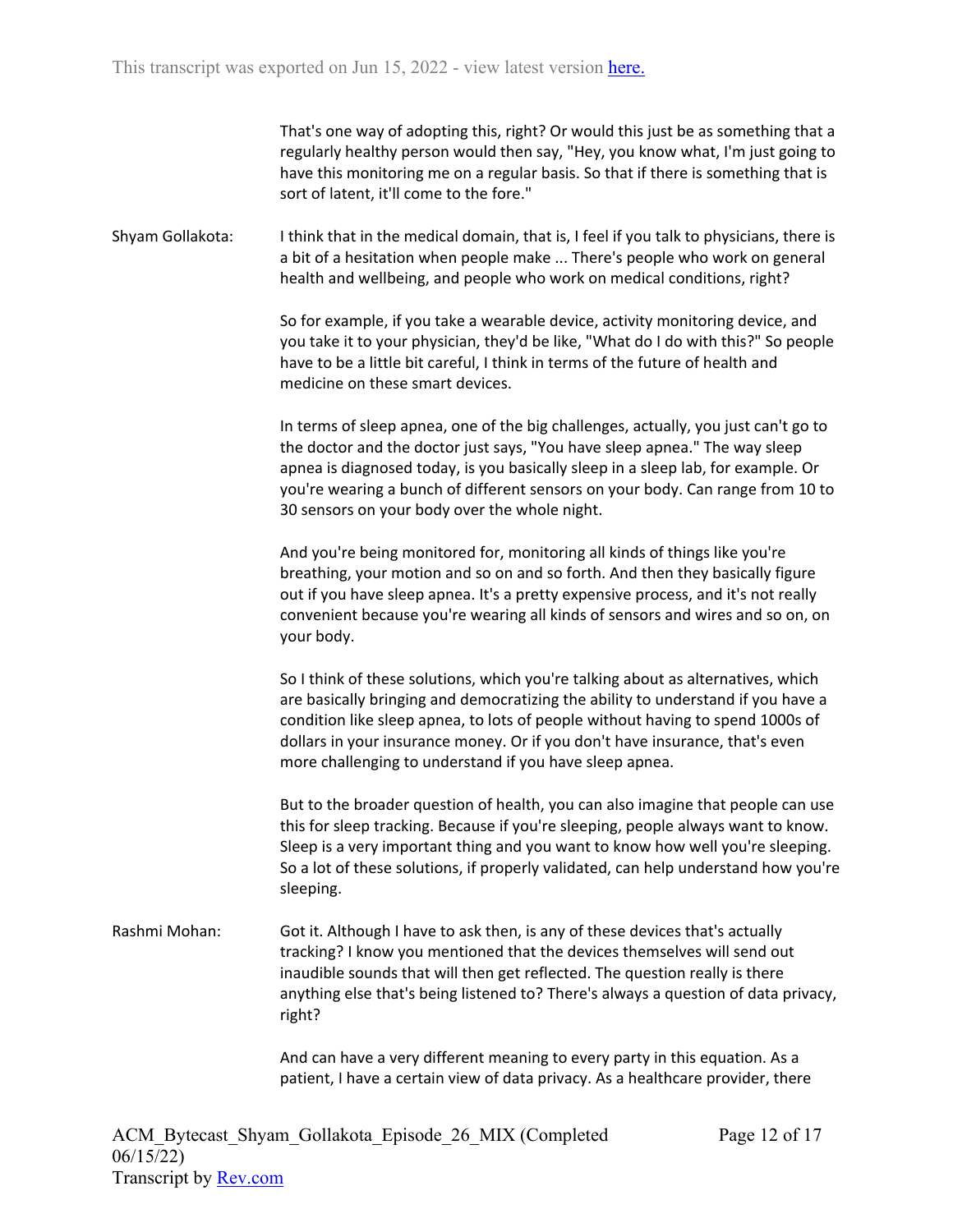may be a certain view. As a researcher, you might have a different one. So I'm wondering what is your take on all of this? How should we be interpreting this?

Shyam Gollakota: I think privacy is a pretty big deal. And in particular when you're talking about healthcare. And there are very specific guidelines, HIPAA guidelines, in terms of how you are managing the data. So anything that you're making a healthcare claim, which is allowed by FDA, you have to maintain all the data privacy compliance.

> But it's just not about data in my opinion, actually. I think that even the choice of technology you're going to apply for a specific health condition, can have a significant impact. For example, in the first two years, when I was at UDub, we were publishing a bunch of works. One of the earlier works on using wifi for doing gesture recognition and imaging and sensing through walls, for example.

It's pretty exciting, but the problem is that if your mobile device is going to point at your neighbor's bedroom and I can figure out what their breathing is, I don't think anyone is going to be happy about it. So we shifted to working on short range solutions like sonar, which cannot really go through walls. And you have to turn it on to basically do it because it's actually actively generating signals. It's not just listening to you, you're actively generating inaudible signals to be able to get your permission, to basically track everything.

And it's also interesting that that's a way the industry is going as well. They are all looking at short range, wireless sensing technologies, which can't really go through walls and so on. So I think that when people work on these kind of applications, we need to be aware of the nexus between the choice of the technology, privacy, and application itself. And I think paying attention to it would be important in terms of what is a good fit for, in terms of technology and application.

Rashmi Mohan: Yeah, for sure. Right. And I also heard one of your older talks around this topic. When you also talk about one of the main reasons for being able to actually innovate in this area is to be able to, like you said, democratize medical attention and save time. And to areas that may not otherwise have the kind of resources that maybe the Western world does.

> But in the Western world itself, how do you prevent armchair medical analysis? When all of this data is now available to me, am I going to start getting paranoid about, oh my gosh, my heart rate is off by so much. Or how do we share this data in a way that is actually useful?

Shyam Gollakota: I think that's where the next wave of mobile health is going to be. Where it's not just going to be about wellness. It's actually going to be about medical diagnosis. And when you're making a medical diagnosis, FDA comes into the picture. And they are, FDA thankfully has a variety of different procedures to follow in terms of how you display the data, who is prescribing these tests.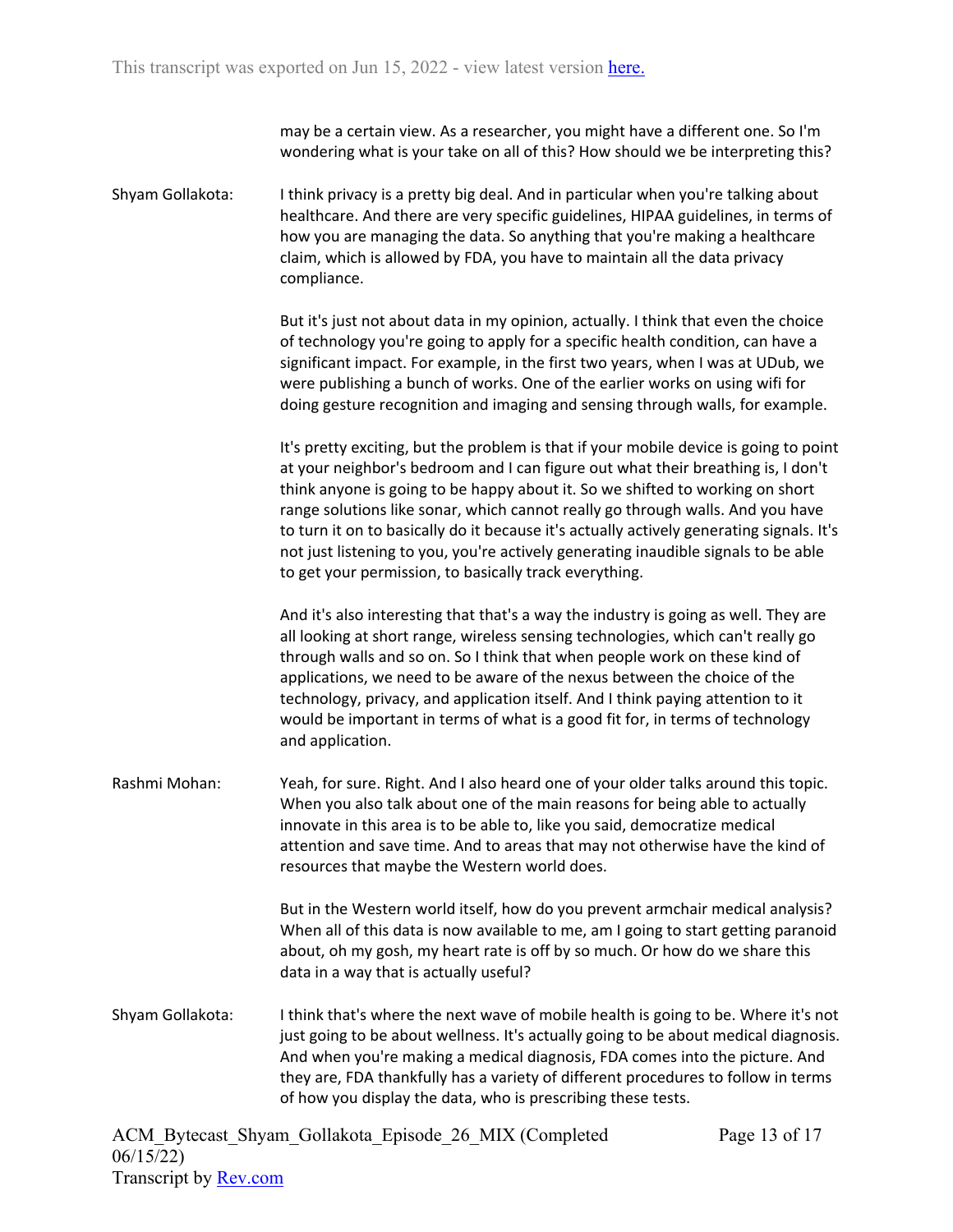I think that's where the future of mobile health really is. It's not just about ... I think wellness is going to be a significant part of mobile health as well. But I think what's going to be transformational is when you are trying to do medical diagnostics using these devices, you have to go through FDA. You can't just get a medical result to someone without getting through FDA because that's not how the thing works here. And once FDA gets involved, it basically becomes similar to existing medical devices as well.

The big advantage though is that FDA has itself come out with rules for software as a medical device. And that's actually to recognizing the fact that when people can design software and existing platforms, FDA is not going to require you to basically go test every single hardware component on your smartphone. But it's going to be figuring out is your software done in a specific way? Is it properly tested?

And it's basically software testing at that point. And having a pretty high bar in terms of how your software is done and evaluated. Which is kind of a much easier bar to cross than designing custom hardware, which each and every component has to go through FDA's rigorous requirements.

Rashmi Mohan: Yeah, no, that's extremely reassuring. And great to hear about how the FDA also is transforming to meet the needs of the industry and how the research is progressing. I know you recently received FDA clearance for your sonar based respiratory device monitoring.

> The other area that I definitely wanted to talk about, Shyam, is looking at your LinkedIn profile, it tells me that you're a serial entrepreneur. You have three startups already. How do you do justice to all of these roles? And what drove that interest from being deeply embedded in research and academia to want to start a company?

Shyam Gollakota: So when we are creating these kind of a futuristic technologies, that industry at that point might not be exploring, there are two paths to adoption. One path is that the industry becomes aware of it, and they start exploring it, and ends up being a variant of what you're working on. A few years down the line, it has actually happened as well.

> But this requires a lot things to align. And quite honestly, a lot of luck is involved as well. To make sure that there are enough people in specific company that you're interested in and knowing they know enough about the work to basically want to invest resources into it.

> The second path is what you're proposing is pretty drastic for the industry, in terms of what you're seeing, then you will have to do a startup to demonstrate the product and convince the industry to adopt your solutions. And that's much harder than writing a paper and requires a completely different skillset. Like who's the most willing customer?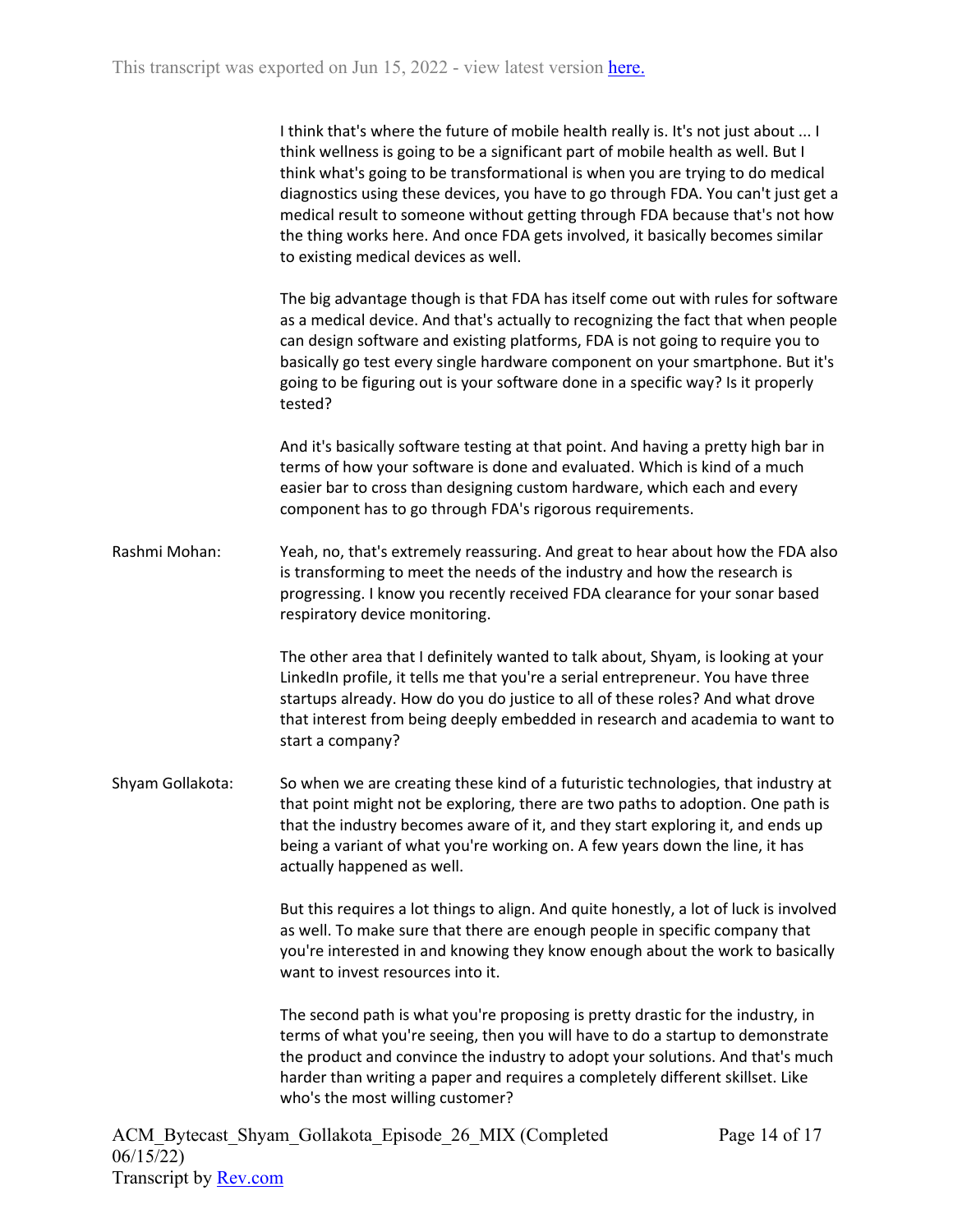| Because people might show excitement, but the real thing is when people are       |
|-----------------------------------------------------------------------------------|
| willing to put money into the thing. And they're going to put their own money     |
| into the thing, that's when you know that they are real, willing customers. So    |
| being in both these helps actually. Really helps in terms of learning new skills. |

But I also think that being a researcher is kind of liberating because it's almost like, as I was mentioning earlier, it's almost like being a painter or an artist. And you can kind of paint the future of technologies by prototyping things in the lab. So it's kind of like you can be in the lab, you can paint the future, and things will happen. Now, if you throw out five ideas, couple of them, people are going to latch onto them.

But there's a lot more work to be done from taking this painting and making it into a product that millions of people are willing to buy and use as well. So I think these are two different worlds. And I think many of us are trying to basically navigate both these worlds and understand and learn what's happening in both of these worlds.

Rashmi Mohan: So it's a great way to actually make progress and apply the research that you're bringing in. To see how do we actually make these real products that can scale and be valuable to many people around the world?

> Interestingly enough, the teams that you build are multidisciplinary. Is that just because of the nature of the problems that you're trying to solve? Or is that a conscious effort that you make to actually bring in these diverse teams because you feel like that will actually provide a better outcome?

Shyam Gollakota: Actually, that's a great question because a lot of things are interesting at the intersection of pretty disciplines. It requires people to learn how different fields think. For example, I need to know what's important in the field of medicine.

> And now after so many years of working on it, maybe I understand a little bit, but there's so much more, and there's so many disciplines. There's so many parts of your human body and each part is a completely different discipline within medicine. So we need to understand the language they speak, what they care about, and the nuances of their work.

> So it's pretty challenging actually, to work in this domain. It also requires a lot of vulnerability because you've got to acknowledge that you don't know a lot of what's happening. And so you need to be able to ask questions like how does it work? And I just say, I don't know, let's figure it out. Questions which might be kind of naive for someone who is working in a specific area for years. And they have strong expertise and authority in a specific area.

> It's kind of important because it's almost like you're constantly learning new things, which is why you can get out of the bed and be like, I'm actually just learning about new things every day. It also requires grad students who are kind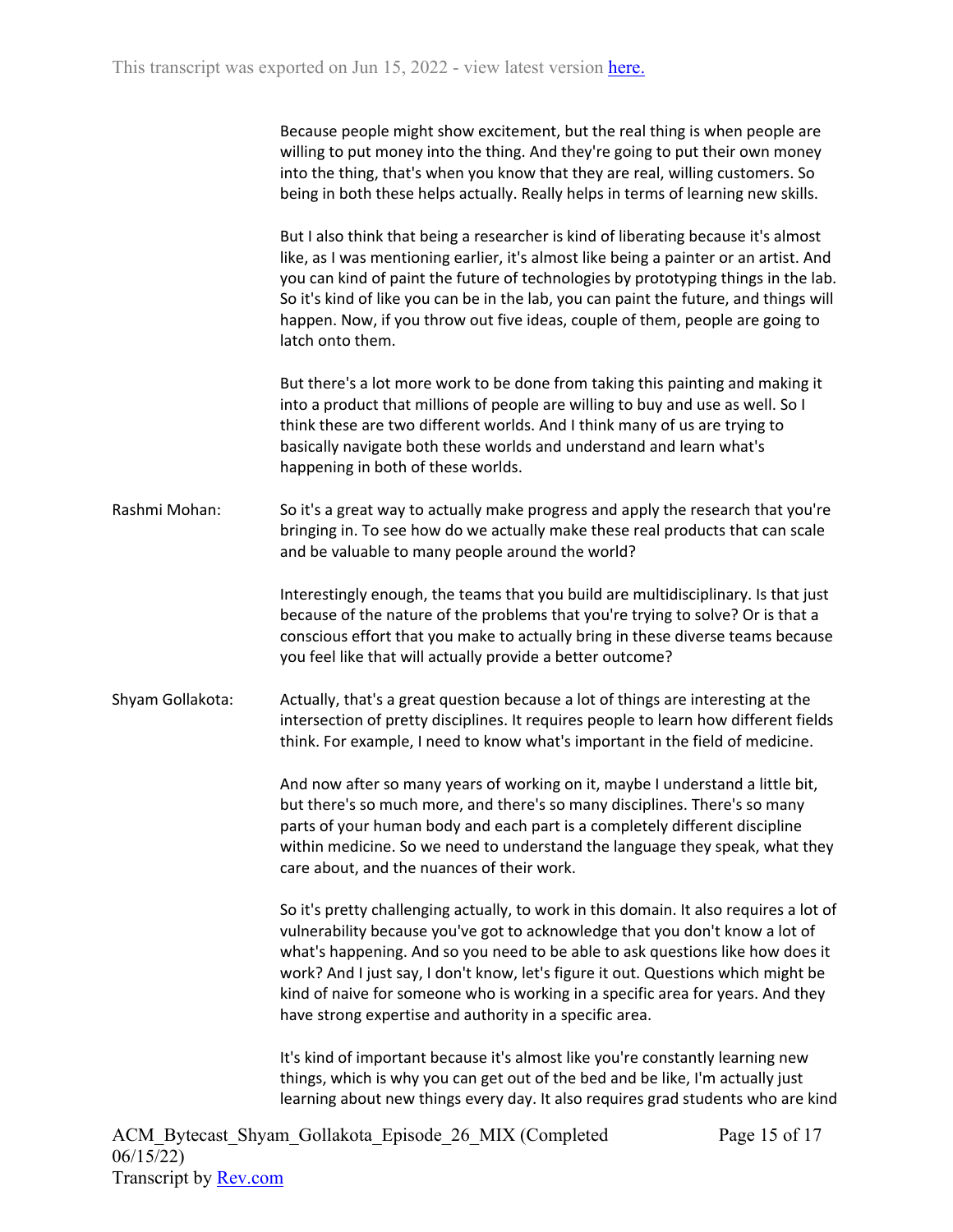| of willing to learn along with the advisor about a new direction. And more     |
|--------------------------------------------------------------------------------|
| importantly, take risks on a completely new research direction or a new topic, |
| which is not what everyone else is working on.                                 |

So it requires really a fusion of a unique set of grad students and collaborators. Unique collaborators who are willing to actually put in the time because a lot of the physicians are pretty busy seeing patients. So a lot of things have to come together to basically make impact in these kind of interdisciplinary domains, I think.

Rashmi Mohan: That sounds like a very humbling experience and yet an invigorating one, right? Because of the kind of learning and the need to acknowledge that you don't know what you don't know. And that's kind of where I think the greatest discoveries happen.

> This has been amazing, Shyam. For our final byte, I would love to understand from you, what are you most excited about in the field of say healthcare tech? Or wireless computing? Or the work that you do over the next say five years?

Shyam Gollakota: I think that just looking in the last decade, we have seen a completely different set of technologies, mobile systems, which have become quite common. Like mobile phones, smart speakers were a thing which has introduced in the last decade. Wireless earbuds were introduced in the last decade.

> So you can see that it's actually pretty phenomenal in terms of the kind of devices we're talking about. We can start talking about things which can start reading your brain. And all these kind of devices will have lots of application in things like health, which can be transformed into accessible medical diagnostic tools, for example. And we can have impact on millions of people's lives.

I think that's a powerful domain to be working in. But if you couple that with futuristic looking things like tiny battery free sensors and computers that are integrated with biology and living organisms. Not just basically piggyback, but for example, let's say if we can design hybrid systems, which take the best of both. What biology has to offer and what computing has offer.

For example, if you think about something like smell, biological systems can smell some incredible things. Dogs can smell if you are having a low blood sugar. Some of these insects have much better smelling capabilities than the best human made sensors out there.

So if you can actually integrate them and create hybrid systems, we can really transform how we think about computers. Not just as electronic based systems, but something which is a hybridized system, which is basically a hybrid between biology and computing. So I think it's a great time really to be at the ground floor. And really it's kind of humbling to be there, to basically shape the direction of mobile systems, and in general, ubiquitous computing, I think.